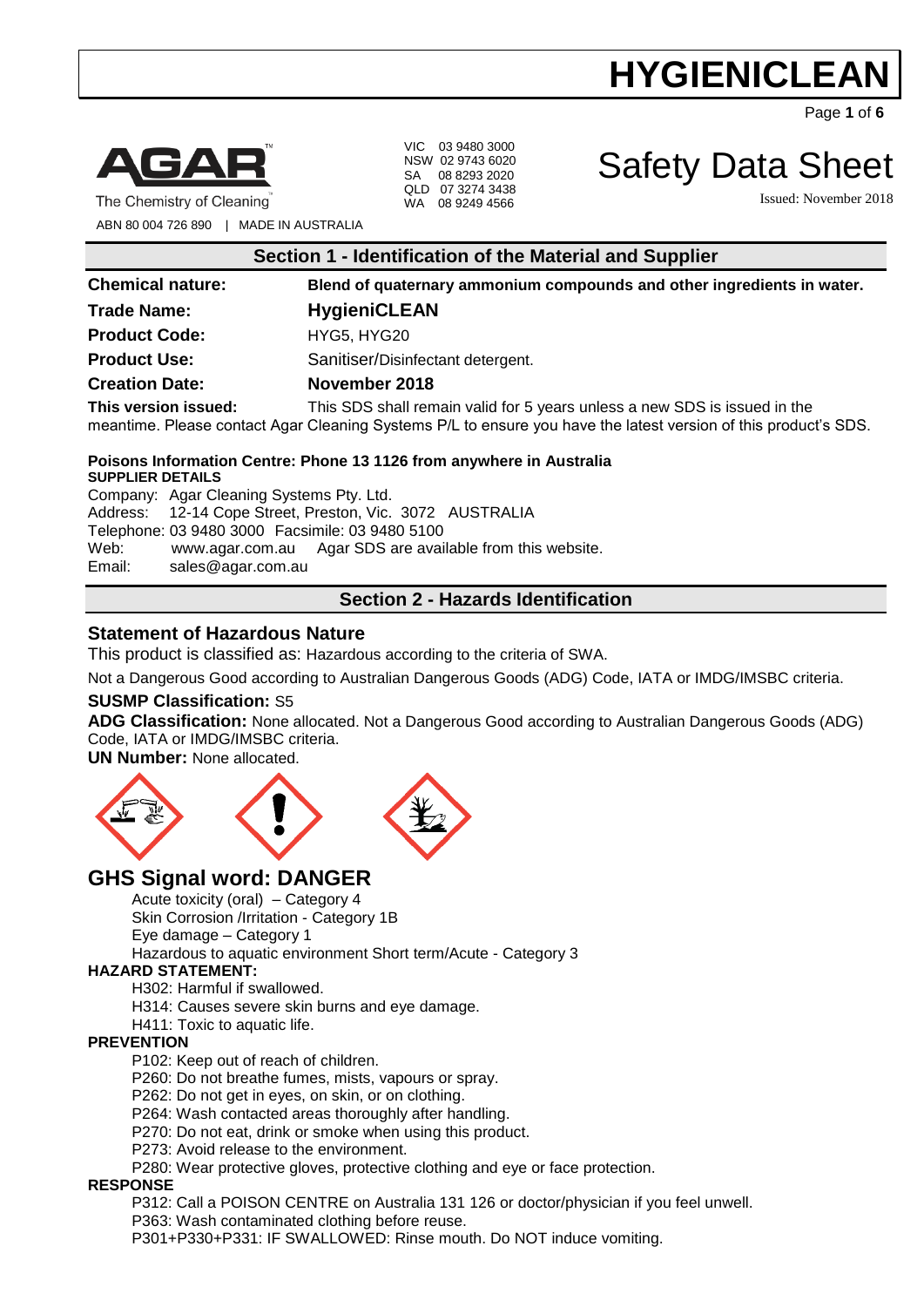Page **2** of **6**

P303+P361+P353: IF ON SKIN (or hair): Remove immediately all contaminated clothing. Rinse skin with water

P304+P340: IF INHALED: Remove victim to fresh air and keep at rest in a position comfortable for breathing. P305+P351+P338: IF IN EYES: Rinse cautiously with water for several minutes. Remove contact lenses, if present and easy to do. Continue rinsing. P391: Collect spillage.

### **STORAGE**

P405: Store locked up.

#### **DISPOSAL**

P501: If they can not be recycled, dispose of contents to an approved waste disposal plant and containers to landfill (see Section 13 of this SDS).

### **Emergency Overview**

**Physical Description & Colour: Pink-red liquid.** 

**Odour:** Mild odour.

**Major Health Hazards:** Corrosive to eyes and skin.

| <b>Section 3 - Composition/Information on Ingredients</b> |               |           |         |                                |  |
|-----------------------------------------------------------|---------------|-----------|---------|--------------------------------|--|
| <b>Ingredients</b>                                        | <b>CAS No</b> | Conc,%    |         | TWA $(mg/m^3)$ STEL $(mg/m^3)$ |  |
| Benzalkonium chlorides                                    | 63449-41-2    | $5 - 10$  | not set | not set                        |  |
| Nonionic surfactants                                      | various       | $10 - 30$ | not set | not set                        |  |
| <b>EDTA Tetrasodium</b>                                   | 64-02-8       | ا>        | not set | not set                        |  |
| Other non hazardous ingredients                           | secret        | to 100    | not set | not set                        |  |

This is a commercial product whose exact ratio of components may vary slightly. Minor quantities of other non hazardous ingredients are also possible.

The SWA TWA exposure value is the average airborne concentration of a particular substance when calculated over a normal 8 hour working day for a 5 day working week. The STEL (Short Term Exposure Limit) is an exposure value that may be equalled (but should not be exceeded) for no longer than 15 minutes and should not be repeated more than 4 times per day. There should be at least 60 minutes between successive exposures at the STEL. The term "peak "is used when the TWA limit, because of the rapid action of the substance, should never be exceeded, even briefly.

## **Section 4 - First Aid Measures**

### **General Information:**

You should call the Poisons Information Centre if you feel that you may have been poisoned, burned or irritated by this product. The number is 13 1126 from anywhere in Australia (0800 764 766 in New Zealand) and is available at all times. Have this SDS with you when you call.

**Inhalation:** No first aid measures normally required. However, if inhalation has occurred, and irritation has developed, remove to fresh air and observe until recovered. If irritation becomes painful or persists more than about 30 minutes, seek medical advice.

**Skin Contact:** Wash gently and thoroughly with warm water (use non-abrasive soap if necessary) for 10-20 minutes or until product is removed. Under running water, remove contaminated clothing, shoes and leather goods (e.g. watchbands and belts) and completely decontaminate them before reuse or discard. If irritation persists, repeat flushing and seek medical attention.

**Eye Contact:** Immediately flush the contaminated eye(s) with lukewarm, gently flowing water for 15 minutes or until the product is removed, while holding the eyelid(s) open. Take care not to rinse contaminated water into the unaffected eye or onto the face. Obtain medical attention immediately. Take special care if exposed person is wearing contact lenses.

**Ingestion:** If swallowed, do NOT induce vomiting. Wash mouth with water and contact a Poisons Information Centre, or call a doctor.

### **Section 5 - Fire Fighting Measures**

**Fire and Explosion Hazards**: The major hazard in fires is usually inhalation of heated and toxic or oxygen deficient (or both), fire gases. There is no risk of an explosion from this product under normal circumstances if it is involved in a fire.

Only small quantities of decomposition products are expected from this product at temperatures normally achieved in a fire. This will only occur after heating to dryness.

Fire decomposition products from this product are likely to be irritating if inhaled.

**Extinguishing Media:** Not combustible. Use extinguishing media suited to burning materials.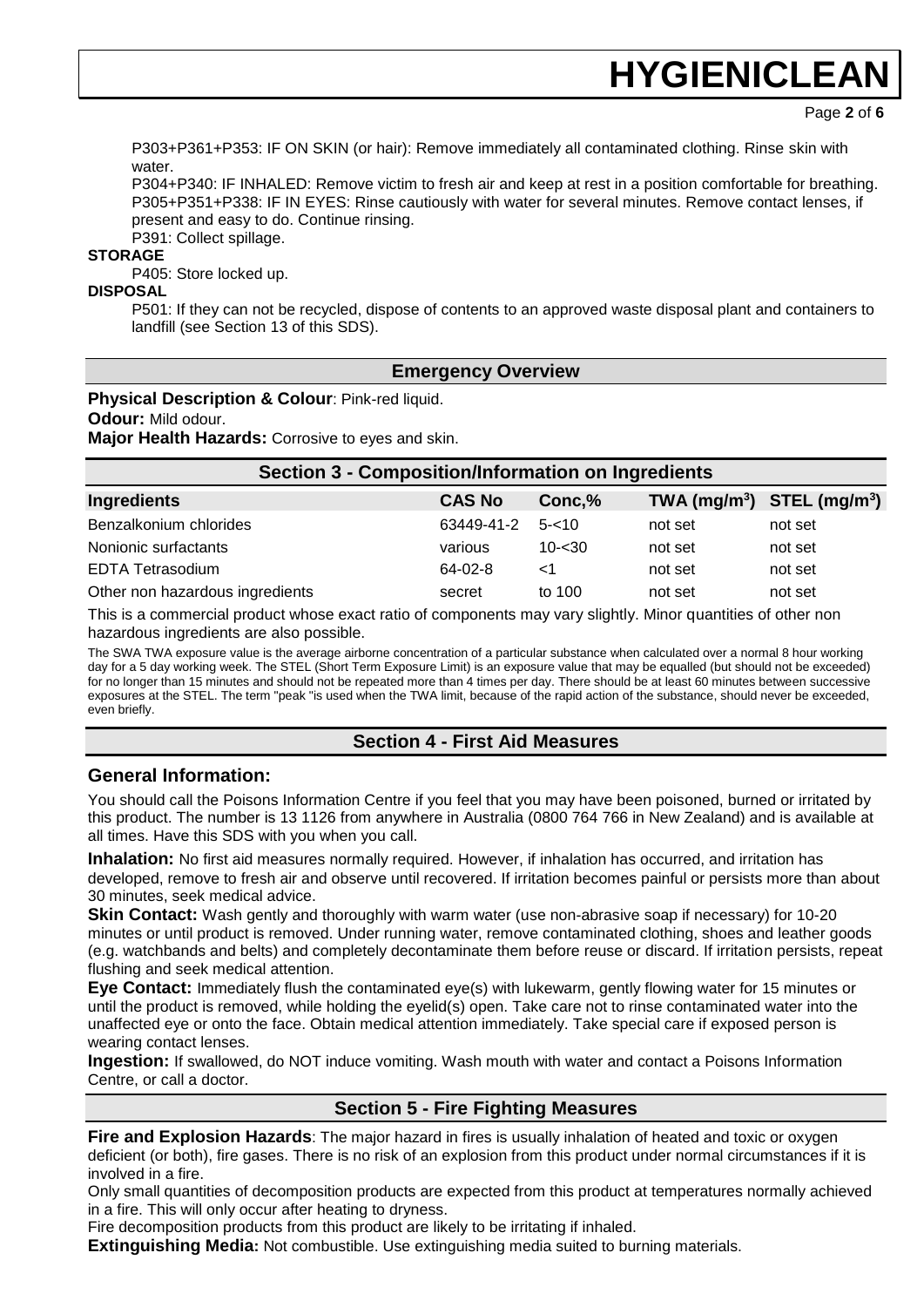Page **3** of **6**

**Fire Fighting:** If a significant quantity of this product is involved in a fire, call the fire brigade. **Flash point:** Does not burn.

| <b>Upper Flammability Limit:</b> | Does not burn.                  |
|----------------------------------|---------------------------------|
| <b>Lower Flammability Limit:</b> | Does not burn.                  |
| <b>Autoignition temperature:</b> | Not applicable - does not burn. |
| <b>Flammability Class:</b>       | Does not burn.                  |
|                                  |                                 |

### **Section 6 - Accidental Release Measures**

**Accidental release:** In the event of a major spill, prevent spillage from entering drains or water courses. Wear full protective clothing including eye/face protection. All skin areas should be covered. See below under Personal Protection regarding Australian Standards relating to personal protective equipment. No special recommendations for clothing materials. If there is a significant chance that vapours or mists are likely to build up in the cleanup area, we recommend that you use a respirator. Usually, no respirator is necessary when using this product. However, if you have any doubts consult the Australian Standard mentioned below (section 8). Otherwise, not normally necessary.

Stop leak if safe to do so, and contain spill. Absorb onto sand, vermiculite or other suitable absorbent material. If spill is too large or if absorbent material is not available, try to create a dike to stop material spreading or going into drains or waterways. Sweep up and shovel or collect recoverable product into labelled containers for recycling or salvage, and dispose of promptly. Recycle containers wherever possible after careful cleaning. After spills, wash area preventing runoff from entering drains. If a significant quantity of material enters drains, advise emergency services. This material may be suitable for approved landfill. Ensure legality of disposal by consulting regulations prior to disposal. Thoroughly launder protective clothing before storage or re-use. Advise laundry of nature of contamination when sending contaminated clothing to laundry.

### **Section 7 - Handling and Storage**

**Handling:** Keep exposure to this product to a minimum, and minimise the quantities kept in work areas. Check Section 8 of this SDS for details of personal protective measures, and make sure that those measures are followed. The measures detailed below under "Storage" should be followed during handling in order to minimise risks to persons using the product in the workplace. Also, avoid contact or contamination of product with incompatible materials listed in Section 10.

**Storage:** This product is a Scheduled Poison. Observe all relevant regulations regarding sale, transport and storage of this schedule of poison. Make sure that containers of this product are kept tightly closed. Make sure that the product does not come into contact with substances listed under "Incompatibilities" in Section 10. Some liquid preparations settle or separate on standing and may require stirring before use. Check packaging - there may be further storage instructions on the label.

### **Section 8 - Exposure Controls and Personal Protection**

The following Australian Standards will provide general advice regarding safety clothing and equipment: Respiratory equipment: **AS/NZS 1715**, Protective Gloves: **AS 2161**, Occupational Protective Clothing: AS/NZS 4501 set 2008, Industrial Eye Protection: **AS1336** and **AS/NZS 1337**, Occupational Protective Footwear:

### **AS/NZS2210**.

## **SWA Exposure Limits TWA (mg/m<sup>3</sup>**

Exposure limits have not been established by SWA for any of the significant ingredients in this product.

No special equipment is usually needed when occasionally handling small quantities. The following instructions are for bulk handling or where regular exposure in an occupational setting occurs without proper containment systems. **Ventilation:** No special ventilation requirements are normally necessary for this product. However make sure that the work environment remains clean and that vapours and mists are minimised.

**Eye Protection:** Protective glasses or goggles should be worn when this product is being used. Failure to protect your eyes may cause them harm. Emergency eye wash facilities are also recommended in an area close to where this product is being used.

**Skin Protection:** Prevent skin contact by wearing impervious gloves, clothes and, preferably, apron. Make sure that all skin areas are covered. See below for suitable material types.

**Protective Material Types:** We suggest that protective clothing be made from the following materials: rubber, PVC, Viton.

**Respirator:** Usually, no respirator is necessary when using this product. However, if you have any doubts consult the Australian Standard mentioned above. Otherwise, not normally necessary.

Eyebaths or eyewash stations and safety deluge showers should, if practical, be provided near to where this product is being handled commercially.

### **) STEL (mg/m<sup>3</sup> )**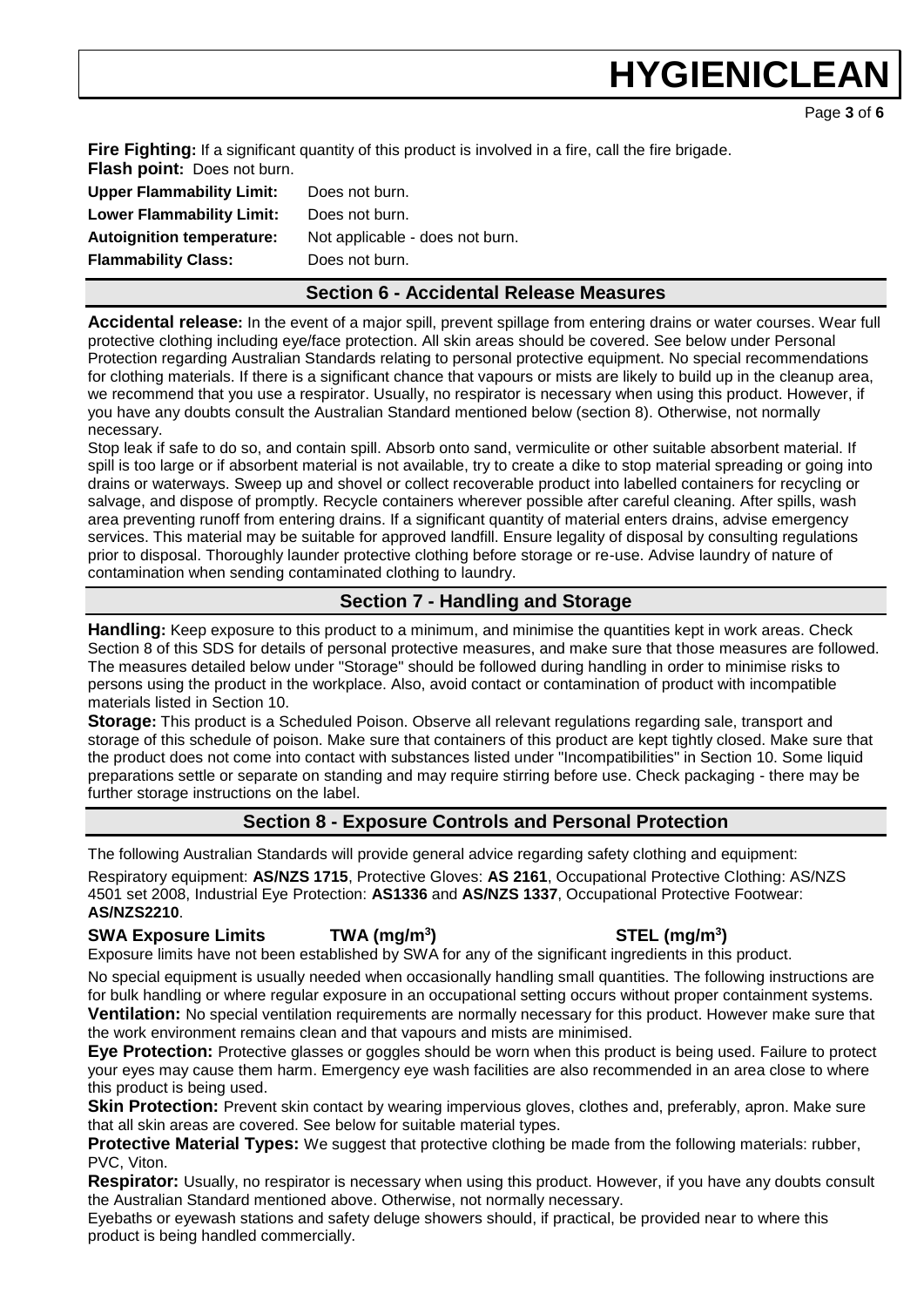Page **4** of **6**

| <b>Section 9 - Physical and Chemical Properties:</b> |                                                  |  |
|------------------------------------------------------|--------------------------------------------------|--|
| <b>Physical Description &amp; colour:</b>            | Pink-red liquid.                                 |  |
| Odour:                                               | Mild odour.                                      |  |
| <b>Boiling Point:</b>                                | 100°C at 100kPa                                  |  |
| <b>Freezing/Melting Point:</b>                       | No specific data. Liquid at normal temperatures. |  |
| <b>Volatiles:</b>                                    | 0% VOC                                           |  |
| <b>Vapour Pressure:</b>                              | No data.                                         |  |
| <b>Vapour Density:</b>                               | No data.                                         |  |
| <b>Specific Gravity:</b>                             | 1.0                                              |  |
| <b>Water Solubility:</b>                             | Completely soluble.                              |  |
| pH:                                                  | $9 - 10$ (as supplied)                           |  |
| <b>Volatility:</b>                                   | No data.                                         |  |
| <b>Odour Threshold:</b>                              | No data.                                         |  |
| <b>Evaporation Rate:</b>                             | No data.                                         |  |
| <b>Coeff Oil/water Distribution:</b>                 | No data                                          |  |
| <b>Autoignition temp:</b>                            | Not applicable - does not burn.                  |  |

### **Section 10 - Stability and Reactivity**

**Reactivity:** This product is unlikely to react or decompose under normal storage conditions. However, if you have any doubts, contact the supplier for advice on shelf life properties.

**Conditions to Avoid:** Keep containers tightly closed.

**Incompatibilities:** acids, oxidising agents, soaps and anionic detergents.

**Fire Decomposition:** Only small quantities of decomposition products are expected from this product at temperatures normally achieved in a fire. This will only occur after heating to dryness. Combustion forms carbon dioxide, and if incomplete, carbon monoxide and possibly smoke. Water is also formed. May form nitrogen and its compounds, and under some circumstances, oxides of nitrogen. Occasionally hydrogen cyanide gas in reducing atmospheres. May form hydrogen chloride gas, other compounds of chlorine. Sodium compounds, silicon compounds. Carbon monoxide poisoning produces headache, weakness, nausea, dizziness, confusion, dimness of vision, disturbance of judgment, and unconsciousness followed by coma and death. **Polymerisation:** This product will not undergo polymerisation reactions.

### **Section 11 - Toxicological Information**

#### **Information on toxicological effects:**

| Acute toxicity                                              | May be harmful if swallowed.<br>Acute Oral LD50: Rat = approx. 1710 mg/kg<br>(calculated, based on data from components) |
|-------------------------------------------------------------|--------------------------------------------------------------------------------------------------------------------------|
| Skin corrosion/irritation                                   | Corrosion.                                                                                                               |
| Serious eye damage/irritation                               | Serious eye damage                                                                                                       |
| Respiratory or skin sensitisation                           | No known significant effects or hazards.                                                                                 |
| Germ cell mutagenicity                                      | No known significant effects or hazards.                                                                                 |
| Carcinogenicity                                             | No known significant effects or hazards.                                                                                 |
| Reproductive toxicity                                       | No known significant effects or hazards.                                                                                 |
| Specific target organ toxicity<br>(STOT)- single exposure   | No known significant effects or hazards.                                                                                 |
| Specific target organ toxicity<br>(STOT)- repeated exposure | No known significant effects or hazards.                                                                                 |
| Aspiration hazard                                           | No known significant effects or hazards.                                                                                 |

### **Classification of Hazardous Ingredients**

### **Ingredient: Health effects:**

Benzalkonium Chloride Skin corrosion and severe eye damage. Harmful if swallowed and in contact with skin. Hazardous to the aquatic environment (acute) - category 1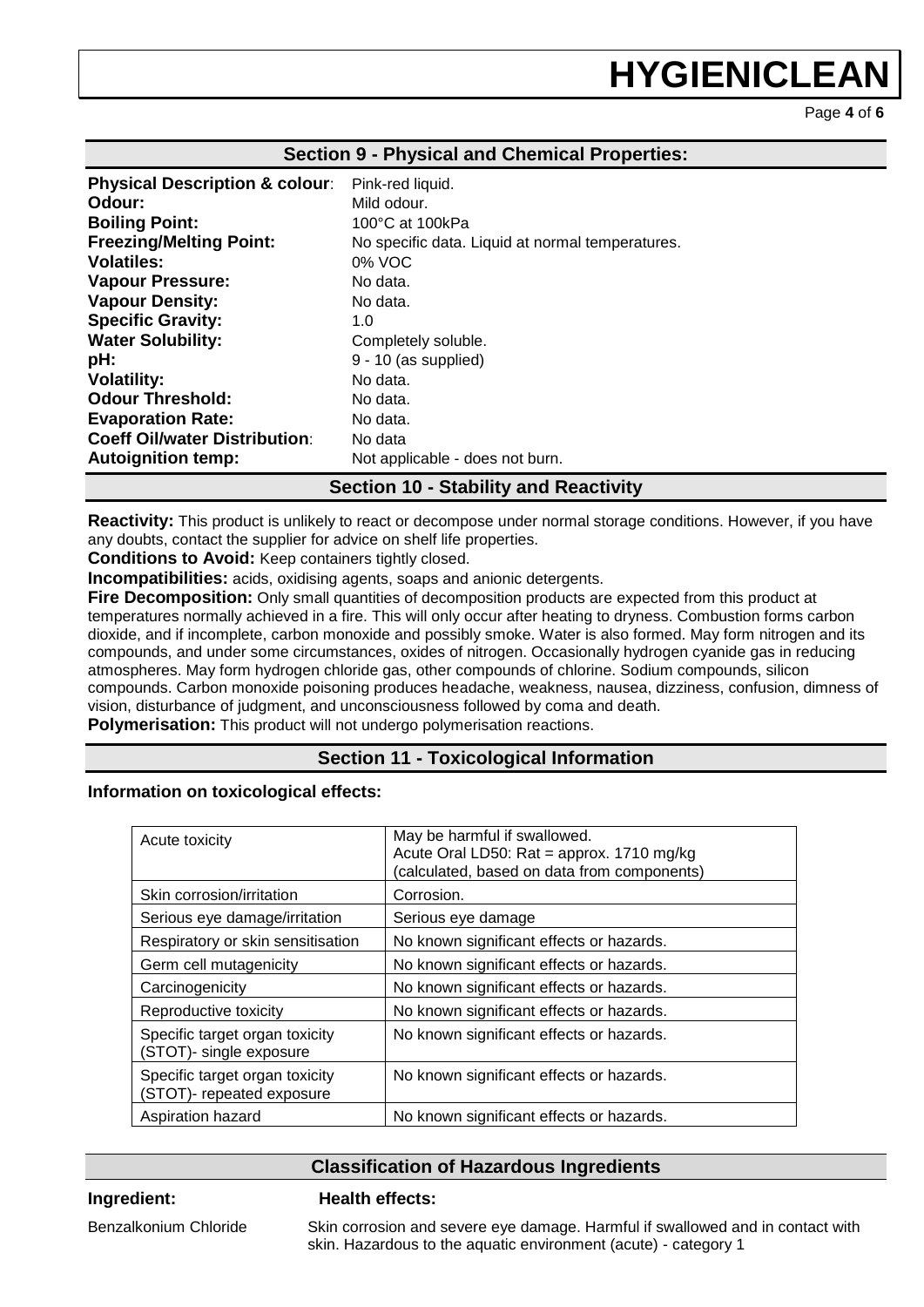Page **5** of **6**

EDTA Tetrasodium Skin irritation and severe eye irritation.

Nonionic detergents Severe eye damage. Harmful if swallowed.

### **Potential Health Effects**

### **Inhalation:**

**Short Term Exposure:** Available data indicates that this product is not harmful. However product may be mildly irritating, although unlikely to cause anything more than mild transient discomfort.

**Long Term Exposure:** No data for health effects associated with long term inhalation.

### **Skin Contact:**

**Short Term Exposure:** This product is corrosive to the skin. Symptoms may include itchiness and reddening of contacted skin. Other symptoms may also become evident, but if treated promptly, all should disappear once exposure has ceased.

**Long Term Exposure:** No data for health effects associated with long term skin exposure.

### **Eye Contact:**

**Short Term Exposure:** This product is potentially corrosive to the eye. Symptoms may include stinging and reddening of eyes and watering which may become copious. Other symptoms may also become evident. If exposure is brief, symptoms should disappear once exposure has ceased. However, lengthy exposure or delayed treatment may cause permanent damage.

**Long Term Exposure:** No data for health effects associated with long term eye exposure.

### **Ingestion:**

**Short Term Exposure:** This product is an oral irritant. Symptoms may include burning sensation and reddening of skin in mouth and throat. Other symptoms may also become evident, but all should disappear once exposure has ceased.

**Long Term Exposure:** No data for health effects associated with long term ingestion.

### **Carcinogen Status:**

**SWA:** No significant ingredient is classified as carcinogenic by SWA.

**NTP:** No significant ingredient is classified as carcinogenic by NTP.

**IARC:** No significant ingredient is classified as carcinogenic by IARC.

### **Section 12 - Ecological Information**

Harmful to aquatic organisms, may cause long-term adverse effects to the aquatic environment. This product is not readily biodegradable. However, likely to degrade slowly in the soil or water and not cause long term problems.

### **Section 13 - Disposal Considerations**

**Disposal:** Containers should be emptied as completely as practical before disposal. If possible, recycle product and containers either in-house or send to recycle company. If this is not practical, send to a commercial waste disposal site.

### **Section 14 - Transport Information**

**UN Number:** This product is not classified as a Dangerous Good by ADG, IATA or IMDG/IMSBC criteria. No special transport conditions are necessary unless required by other regulations.

### **Section 15 - Regulatory Information**

**AICS:** All of the significant ingredients in this formulation are compliant with NICNAS regulations. The following ingredients: Quaternary ammonium compounds, benzyl-C<sub>8-18</sub>-alkyldimethyl chlorides, are mentioned in the SUSMP.

### **Section 16 - Other Information**

#### **This SDS contains only safety-related information. For other data see product literature.**

THIS SDS SUMMARISES OUR BEST KNOWLEDGE OF THE HEALTH AND SAFETY HAZARD INFORMATION OF THE PRODUCT AND HOW TO SAFELY HANDLE AND USE THE PRODUCT IN THE WORKPLACE. EACH USER MUST REVIEW THIS SDS IN THE CONTEXT OF HOW THE PRODUCT WILL BE HANDLED AND USED IN THE WORKPLACE.

IF CLARIFICATION OR FURTHER INFORMATION IS NEEDED TO ENSURE THAT AN APPROPRIATE RISK ASSESSMENT CAN BE MADE, THE USER SHOULD CONTACT THIS COMPANY SO WE CAN ATTEMPT TO PROVIDE ADDITIONAL INFORMATION. OUR RESPONSIBILITY FOR PRODUCTS SOLD IS SUBJECT TO OUR STANDARD TERMS AND CONDITIONS, A COPY OF WHICH IS SENT TO OUR CUSTOMERS AND IS ALSO AVAILABLE ON REQUEST.

Please read all labels carefully before using product.